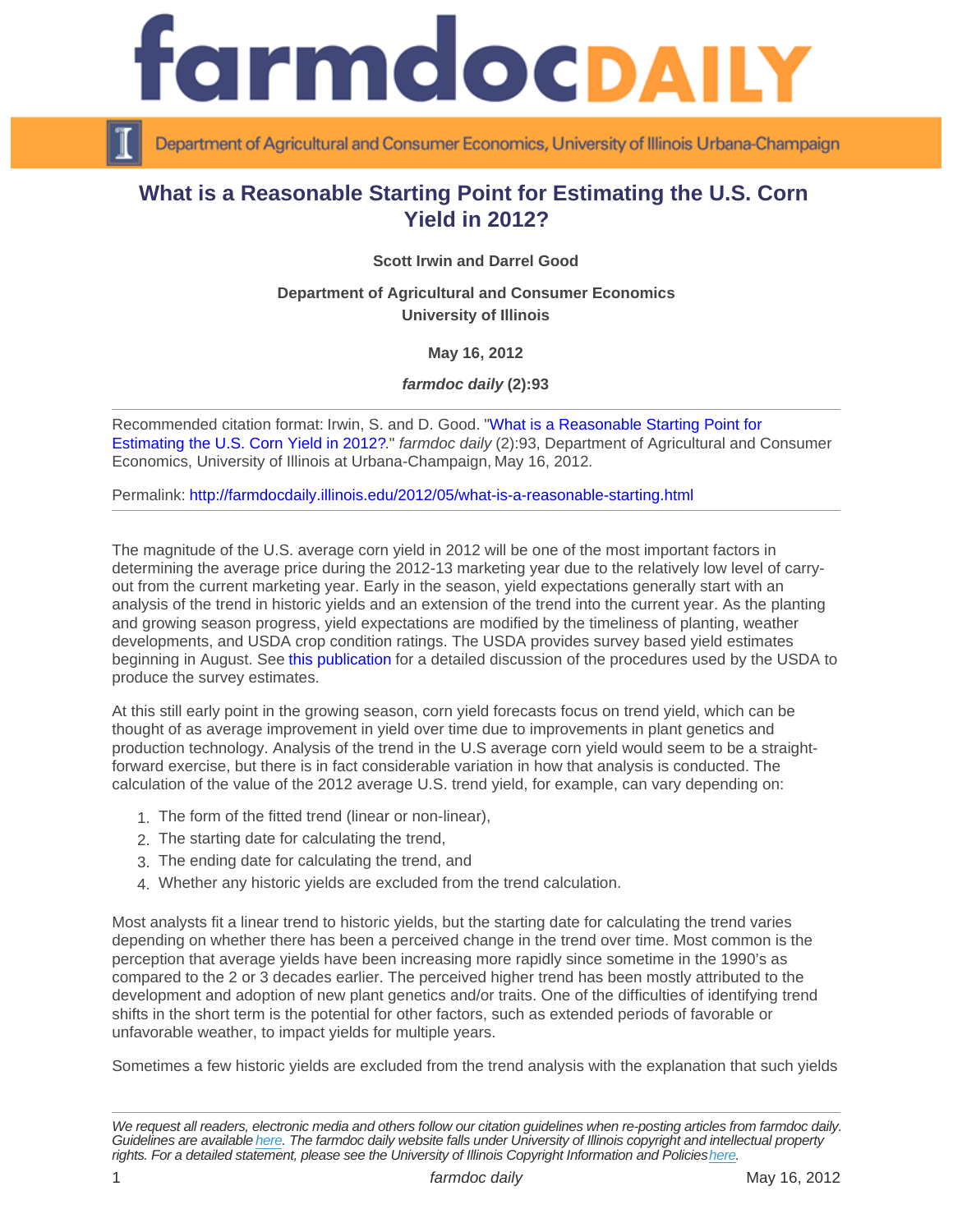were "outliers" that are not likely to re-occur in the future. For corn, candidates for exclusion are typically low yields associated with unique weather events (drought, flood, or freeze) or widespread disease. It is rarer for high yielding years to be eliminated from the analysis.

With this background, we can proceed to a discussion of alternative estimates of the 2012 U.S. corn trend yield. All calculations are based on actual yields without any adjustment for variation in weather conditions from year-to-year (unconditional yields). The first estimate was presented last week by the USDA in the [May 10 WASDE](http://usda.mannlib.cornell.edu/usda/waob/wasde//2010s/2012/wasde-05-10-2012.pdf) report. It is important to emphasize that this estimate was not generated by a survey process. Instead, the report indicated that the forecast of the 2012 U.S. corn yield of 166 bushels was "based on the simple linear trend of the national average yield for 1990-2010 adjusted for planting progress." (page 12) Notice that the calculation excludes 2011 from the analysis and simply extends the 1990 through 2010 trend two years to 2012. This results in a USDA trend yield calculation for 2012 of 164 bushels. The trend line is reproduced in Figure 1 (red line). It has a slope of 2.32, indicating that the trend increase in corn yields was 2.32 bushels per year from 1990 through 2010. The same report (page 2) indicated that the 164 bushel trend yield forecast was increased 2 bushels to 166 bushels to reflect the rapid pace of planting and emergence this spring.

In their report, the USDA did not indicate why the trend calculation was started in 1990 or why 2011 was excluded from the trend analysis. While there is a legitimate argument about the initial year to use for trend estimation, dropping 2011, a low yield year, from the estimation is more than a little curious. This seemingly small deletion turns out to have a large impact on the trend yield estimate for 2012. Adding back in 2011 to the USDA sample lowers the 2012 trend yield estimate 2.6 bushels to 161.4 bushels per acre (black line in Figure 1). The estimate for 1990-2011 reflects a trend yield increase of 2.15 bushels per year.

To illustrate the impact of the starting date on the trend calculation, we also calculate the trend yield for 2012 based on the linear trend of actual average yields from 1960 through 2011. The longer time period reflects the view that a notable change in the U.S trend yield has not occurred since 1960. Based on that time period, the trend calculation for 2012 is 158.4 bushels, reflecting a long term trend yield increase of 1.86 bushels per year (magenta line in Figure 1).

So, what do we think is a reasonable starting point for estimating the U.S. average corn yield in 2012? As we discussed in a [previous post,](http://farmdocdaily.illinois.edu/2012/02/the-historic-pattern-of-us-win.html) there is indeed evidence of a slight increase in corn trend yield in some areas of the country in recent years, but we cannot yet confirm an increase in the overall U.S. average trend yield. So, we begin with the long term trend estimated over 1960-2011. We then "de-trend" historic